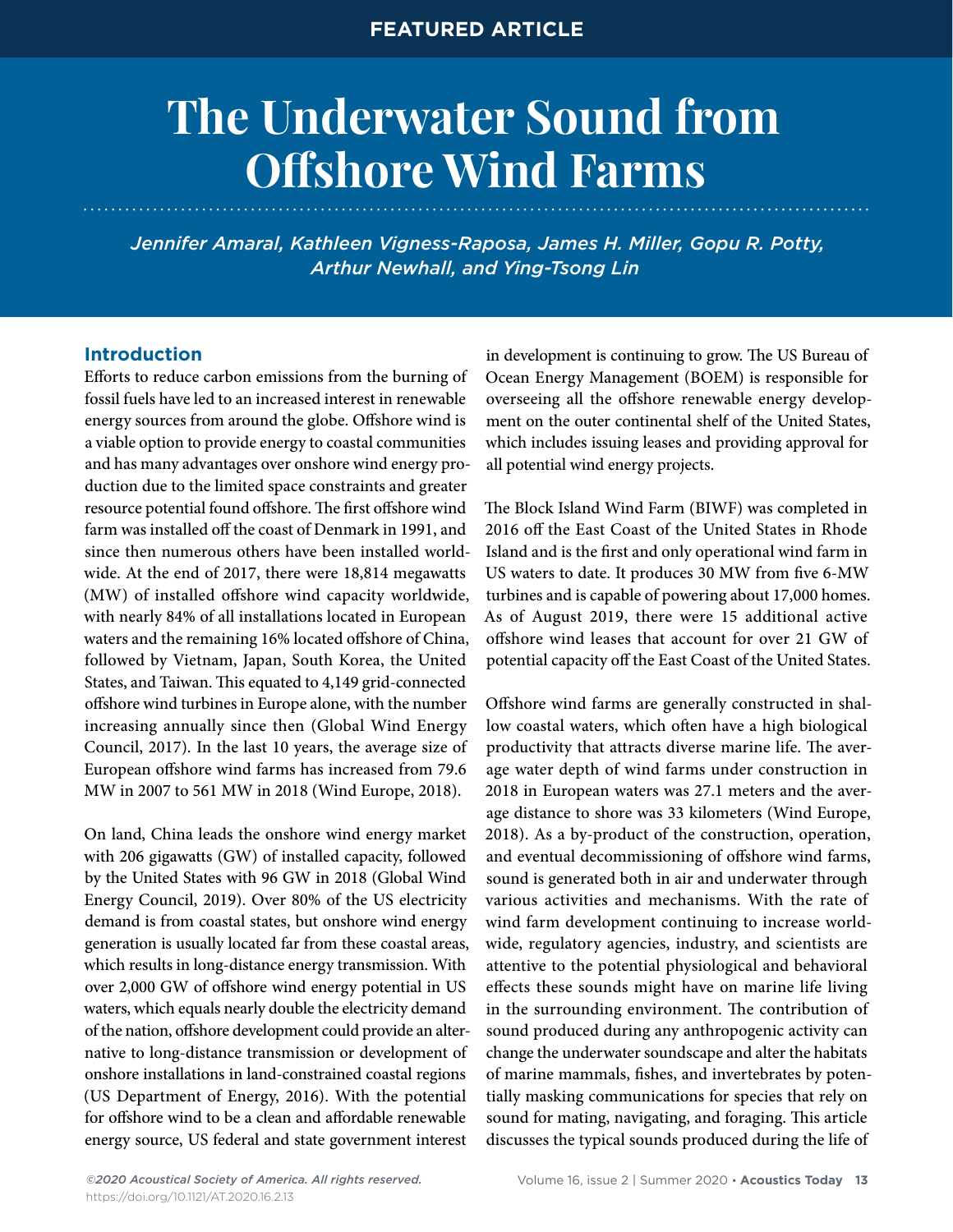a wind farm, efforts that can be taken to reduce sound levels, and how these sounds might be assessed for their potential environmental impact.

#### **Construction of Offshore Wind Turbines**

Once the development of a wind farm has been approved, the installation of the wind turbine foundations can begin. The type of foundation used will depend on parameters such as the water depth, seabed properties at the site, and turbine size. In water depths less than 50 meters, fixed foundations such as monopiles, gravity base, and jacket foundations are used to secure the wind turbines to the seabed (**Figure 1**). A gravity base foundation is a type of reinforced concrete structure used in water depths less than 10 meters that sits on the seabed and is heavy enough to keep the wind turbine upright. A monopile foundation is a single steel tube with a typical diameter of 3-8 meters that is driven into the seafloor, whereas a jacket foundation is a steel structure composed of many smaller tubular members welded together that sits on top of the seafloor and is secured by multiple steel piles driven into the sediment (Wu et al., 2019). Monopiles can be driven to a depth of 20-45 meters below the seafloor and the piles to secure jacket foundations can be driven to a depth of between 30 and 75 meters (JASCO and LGL, 2019).

**Figure 1.** *Schematic showing some types of offshore wind turbine foundation structures, with the wind turbine components labeled. Image courtesy of the Bureau of Safety and Environmental Enforcement (BSEE), Department of the Interior, See <https://tinyurl.com/wawb979>.* 



Most installed wind turbines utilize bottom-fixed foundations, but these foundations become less feasible in water depths greater than 50 meters. In the United States, roughly 58% of the offshore wind potential is in water depths deeper than 60 meters (US Department of Energy, 2016). In these greater water depths, floating foundations that are tethered to the seabed using anchors are a more viable option.

## **Impact Pile Driving**

Impact pile driving, where the top of the pile is pounded repeatedly by a heavy hammer, is a method used to install monopile and jacket foundations and generates sound in the air, water, and sediment. The installation of a jacket foundation requires multiple piles be driven into the seabed to secure the corners of the steel structure, whereas installation of the monopile design requires one larger pile be driven (Norro et al., 2013). Impact pile driving is not used for the installation of most floating or gravity-based foundations and therefore is not an inherent part of wind farm construction if the water depths and sediment characteristics at the installation site are suitable for these alternate foundations.

The impact of the hammer on the top of the pile is the primary source of sound that is generated during impact pile driving (see [tinyurl.com/tbdgsb2](http://tinyurl.com/tbdgsb2)). High-amplitude sound pressure is generated that radiates away from the pile on an angle that is dependent on the material properties of the pile and the sound speed in the surrounding water. This angle is typically between 15° and 19° relative to the pile axis (**Figure 2**; Dahl et al., 2015b). Characteristics of the sound generated from each hammer strike are strongly dependent on the pile configuration, hammer impact energy, and environmental properties (such as the water depth and seabed properties).

In addition to the sound pressure generated in the water, compressional, shear, and interface waves are generated in the seabed that propagate outward from the pile in all directions (**Figure 2**). Compressional waves are the fastest traveling waves in the seafloor and are characterized by particle motion that is parallel to the direction of wave propagation, whereas shear waves, which arrive second, have particle motion that is perpendicular to the direction of the propagating wave (Miller et al., 2016). Interface (or Scholte) waves along the water-sediment interface occur as a result of interfering compressional and shear waves. The low-frequency and slow-moving interface waves propagate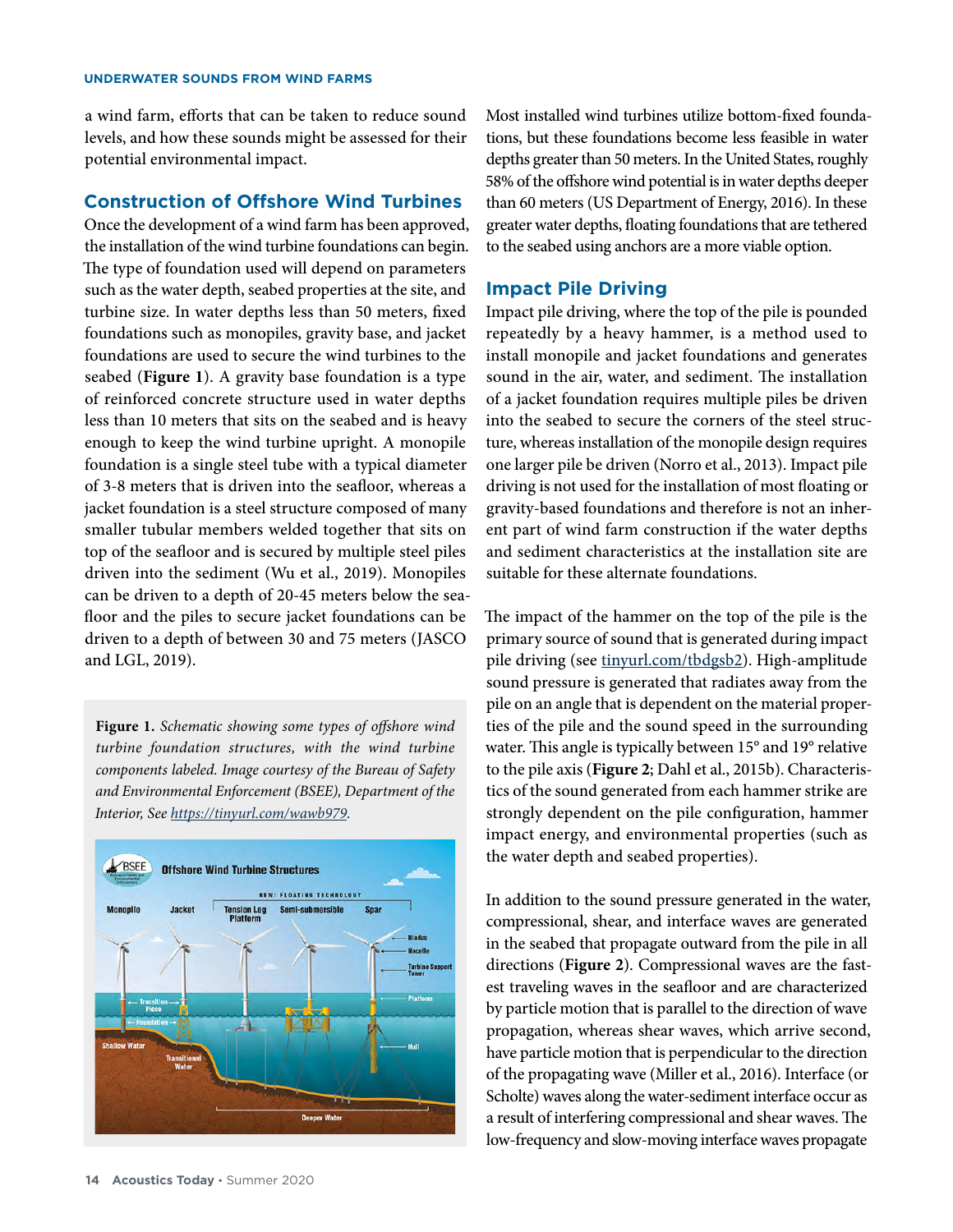

**Figure 2.** *Left: simplified schematic showing the types of sound generated as a result of a hammer striking a pile. Sound pressure is radiated into the water at an angle relative to the pile axis, compressional and shear waves are generated in the sediment, and interface waves propagate along the seafloor boundary. Right: finite-element output for the pile driving of a vertical steel pile in 12 meters of water. The seafloor is at 12 meters depth (black horizontal line). The acoustic pressure in the water (<12 meters) and the particle velocity in the sediment (>12 meters) generated from a hammer strike are shown. Various wave phenomena can be seen, including the sound pressure wave radiated at an angle from the pile into the water and the resulting body and interface waves in the sediment. Reprinted/adapted from Popper and Hawkins, 2016, with permission from Springer.*

over long distances and generate large-amplitude oscillations along the water-sediment boundary that have the potential to affect marine life living close to or within the seafloor sediment that is sensitive to this type of disturbance (Popper and Hawkins, 2018). The amplitude of the interface wave decays exponentially away from the interface, and, therefore, any disturbance will be noticeable only within a distance of a few wavelengths from the seafloor (Tsouvalas and Metrikine, 2016).

## *Measuring the Radiated Sound*

The total number of hammer strikes required to drive a pile to its final penetration depth could range between 500 to more than 5,000, with the hammer striking the pile between 15 and 60 times per minute (Matuschek and Betke, 2009). On average, a jacket foundation requires three times more hammer strikes to install than a monopile and will result in a longer total piling time because the jacket design requires multiple piles to secure the structure to the seabed as opposed to a single pile for the monopile design (Norro et al., 2013). To characterize the impulsive sound generated during each hammer strike as part of impact pile driving, the sound exposure level (SEL) and peak sound pressure

level metrics can be used. The SEL is a measure of the energy within a signal and allows for the total energy of sounds with different durations to be compared. It is defined as the time integral of the squared sound pressure reported in units of decibels re  $1 \mu Pa^2$ s. This metric can be used to describe the sound levels from a single strike (SELss) and cumulated across multiple hammer strikes or over the duration of the piling activity (SELcum). When assessing the potential effect of impulsive sounds on the physiology of marine mammals and fishes, the peak sound pressure level and SEL are used (Popper et al., 2014; Southall et al., 2019).

A standard measurement method is important to ensure that independent measurements made at different wind farms can be compared. An approach for measuring and characterizing the underwater sound generated during impact pile driving is defined through the International Organization of Standardization (ISO) 18406 document (2017), which is the standard for measurements of radiated underwater sound from impact pile driving. In this standard, a combination of range-varying hydrophone deployments and fixed-range measurements are recommended to capture variation in the resulting sound field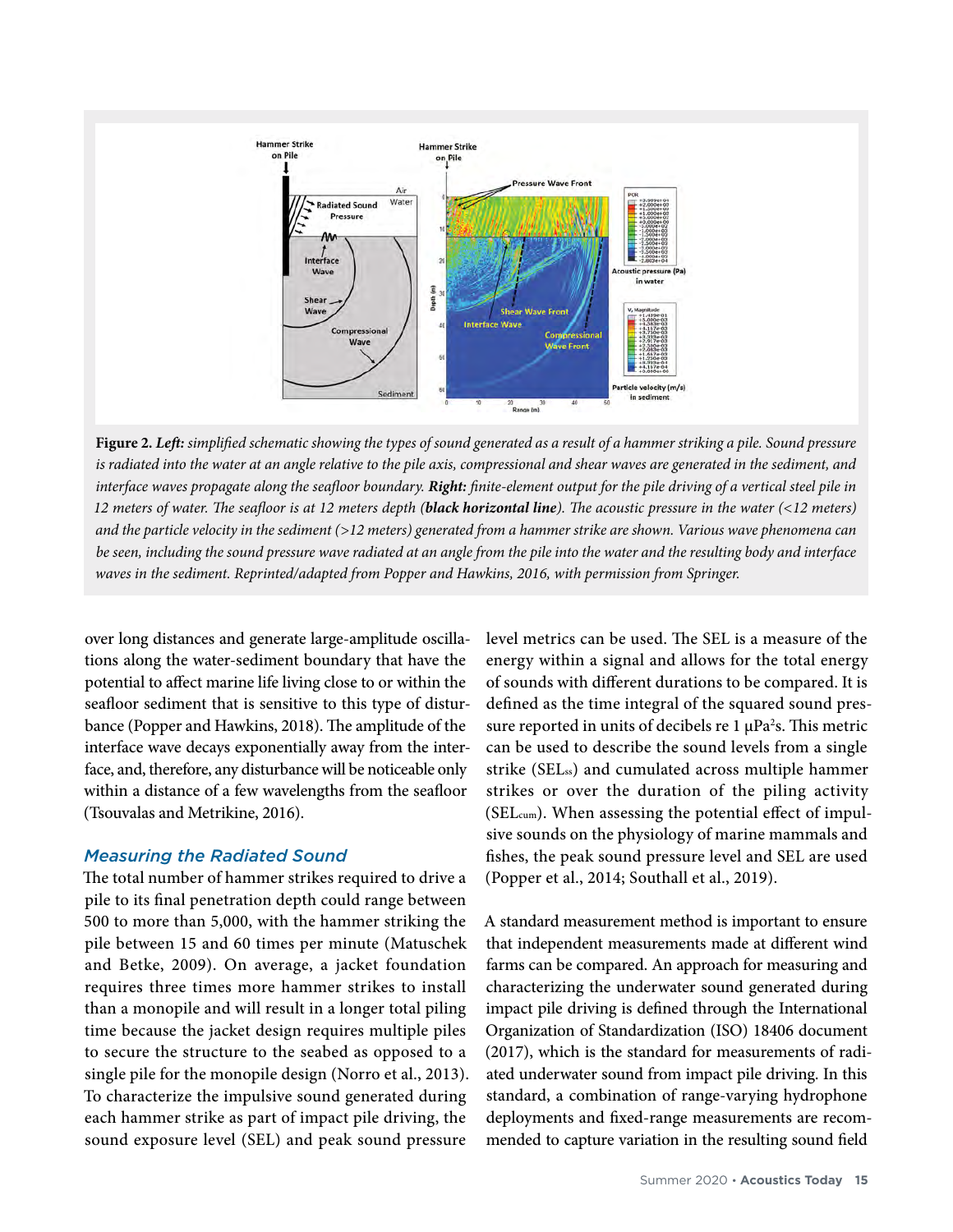



with both distance and changing source characteristics. The source characteristics and resulting sound level radiated into the environment will vary during a piling sequence due to changes in the hammer strike energy, penetration depth of the pile, and depth-dependent seabed properties. Usually, the piling event will begin with hammer strikes at a lower energy before increasing to a higher strike energy to drive the pile deeper into the seafloor. As the length of the pile driven into the seafloor increases, it has the potential to encounter sediment layers with different properties that would influence the resulting radiated sound levels. This variation could be adequately captured on stationary measurement systems, ideally deployed at multiple ranges but with at least one deployed at a range of 750 meters to

facilitate comparison with the large number of existing measurements at this range from other wind farm sites (Robinson and Theobald, 2017).

## *Frequency Content of Hammer Strikes*

Impact pile driving radiates considerable levels of lowfrequency impulsive noise into the environment. The majority of the energy in the resulting broadband sound field is found below 2 kHz, with spectral peaks between 100 and 400 Hz (**Figure 3**, *top*; Matuschek and Betke, 2009) , where the dispersion of shallow-water acoustic modes is present (Frisk, 1994). Measurements taken during wind farm construction in the North Sea showed similar spectra resulting from the piling of a monopile and jacket foundation (Norro et al., 2013).

## *Azimuthal Dependence of Radiated Sound Fields*

The installation of jacket foundations sometimes requires piles to be driven on an angle inside the legs of the foundation. For example, the legs of the jacket foundations at the BIWF were hollow, steel members that were inclined inward at an angle of roughly 13° and piles were impact driven into the legs to secure the foundation to the seabed (**Figure 4**). The nonaxisymmetric orientation of the pile relative to the seabed causes an azimuthal dependence to the radiated sound field, which can result in a significant

**Figure 4.** *Jacket foundation in the water to the right of the pile-driving barge at the BIWF, with a steel pile section inserted into each leg at an angle of roughly 13° prior to piling. The hammer is shown positioned on one of the piles in preparation to drive the pile into the seafloor.* 

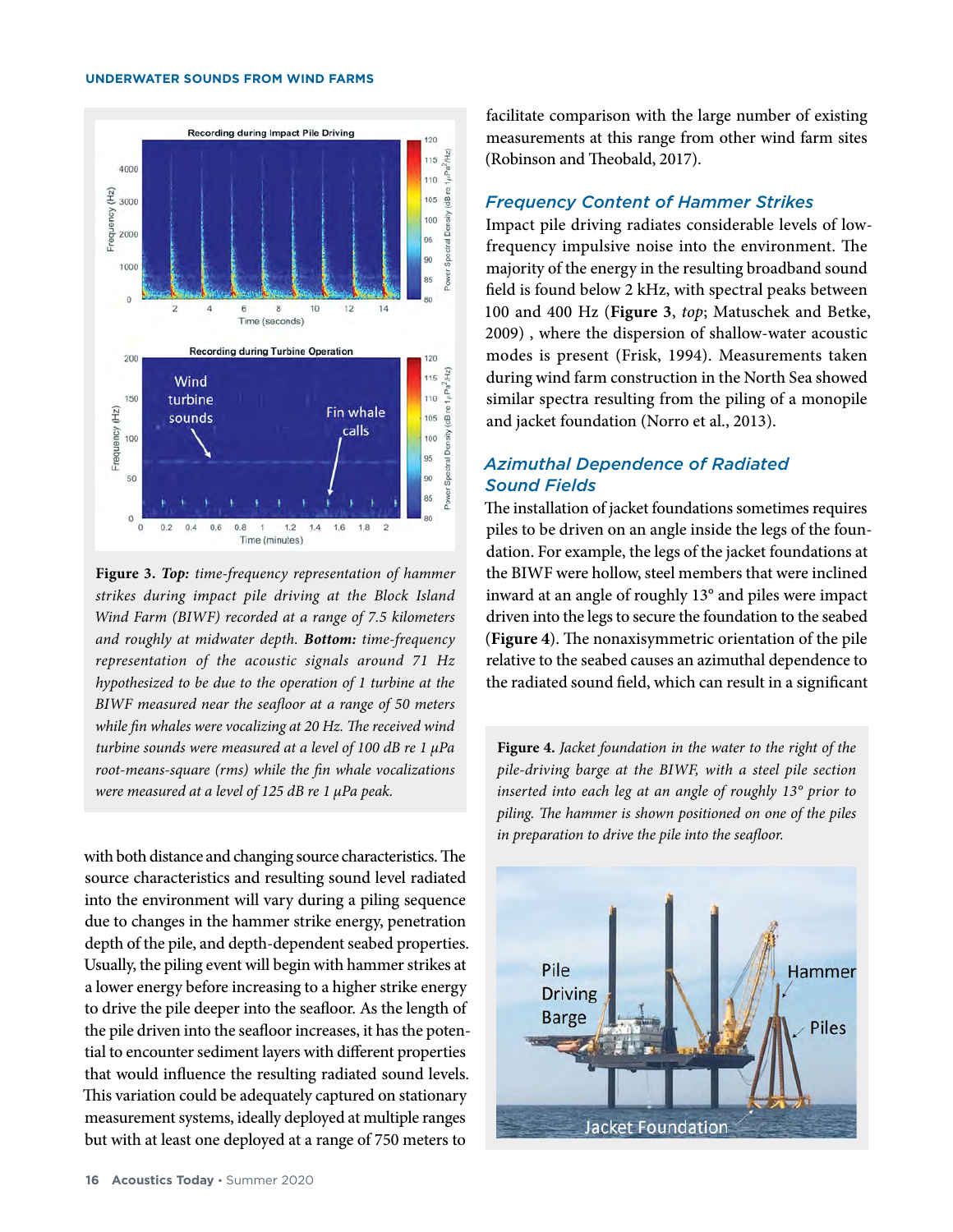variation in the received sound levels measured along different radials (Wilkes and Gavrilov, 2017). Received levels recorded on fixed-range and towed measurement systems were substantially different (~10 dB) between piles inclined in opposite directions (Vigness-Raposa et al., 2017; Martin and Barclay, 2019). These differences were observed independent of the strike energy used for individual hammer strikes (Amaral et al., 2020). The pile orientation affected the incident angle of the radiated pressure wave front on the seabed, which resulted in the directivity of the radiated sound varying based on the azimuth. The steeper the incident angle of the radiated wave front on the seafloor, the more energy was absorbed in the sediment. The azimuthal dependence to the radiated sound field and resulting sound levels are important factors to consider when determining the potential marine mammal and fish impact zones around pile-driving activities for inclined piles.

## **Vibratory Pile Driving**

Vibratory pile driving is another method used to drive piles into the seafloor and could be used prior to impact pile driving to ensure that the pile is stable in the seabed (JASCO and LGL, 2019) or for the installation of sheet piles to construct temporary cofferdams (Tetra Tech, 2012). In this process, the pile is vibrated at a certain frequency, typically between 20 and 40 Hz, to drive it into the sediment rather than hammering the top of the pile (Matuschek and Betke, 2009). The vibratory process produces lower level continuous sounds (see [tinyurl.com/st4h9tq](http://tinyurl.com/st4h9tq)) compared with the high-amplitude impulsive noise produced during impact pile driving. The high-amplitude pressure waves generated in the water column during impact piling are not present with vibratory piling, and the highest sound pressures are expected near the seafloor as a result of the propagating low-frequency interface waves (Tsouvalas and Metrikine, 2016). The radiated spectrum will be strongly influenced by the vibration frequency, will have peaks at the operating frequency and its subsequent harmonics, and will vary as the operating frequency is adjusted according to changing operational conditions such as sediment type (Dahl et al., 2015a). To assess the impact of nonimpulsive sound on marine life, the SEL metric is used (Southall et al., 2019).

## **Additional Construction-Related Sounds**

The construction of an offshore wind project generates sound during other activities apart from pile driving, including during the laying of electric cables on the

seabed and from the operation of the vessels used during construction. The primary source of noise during the cable laying process is from vessel operations and the potential use of dynamic positioning thrusters to hold vessels in position. An environmental assessment performed for the Vineyard Wind project off the coast of Massachusetts concluded that the sounds generated from these activities were generally consistent with those from routine vessel traffic expected in the area, and, therefore, they were not anticipated to be a significant contributor to the overall acoustic footprint of the project (JASCO and LGL, 2019).

## **Operational Sounds of Wind Turbines**

The construction of a wind farm takes place over a period of months, whereas the typical wind farm life span is between 20 and 25 years. Once completed, the turbines will operate nearly continuously, except for occasional shutdowns for maintenance or severe weather. Therefore, the contribution of sound to the marine environment will be more consistent and of longer duration during the operational phase than during any other phase of the life of the wind farm (Nedwell and Howell, 2004). The underwater noise levels emitted during the operation of the turbines are low and not expected to cause physiological injury to marine life but could cause behavioral reactions if the animals are in the immediate vicinity of the wind turbine (Tougaard et al., 2009; Sigray and Andersson, 2011).

In some shallow-water environments, sound due to shipping traffic or storms could dominate the low-frequency ambient-sound field over the sound emitted from the wind turbines. Therefore, evaluating the relative sound levels from the wind turbine compared with those from other sources is important when considering the potential impacts to marine life. Measurements made at 3 different wind turbines in Denmark and Sweden at ranges between 14 and 40 meters from the turbine foundations found that the sound generated due to turbine operation was only detectable over underwater ambient noise at frequencies below 500 Hz (Tougaard et al., 2009).

The main sources of sound generated during the operation of wind turbines are aerodynamic and mechanical. The mechanical noise is from the nacelle, which is situated at the top of the wind turbine tower and houses the gear box and generator (**Figure 1**). As the wind turbine blades rotate, vibrations are generated that travel down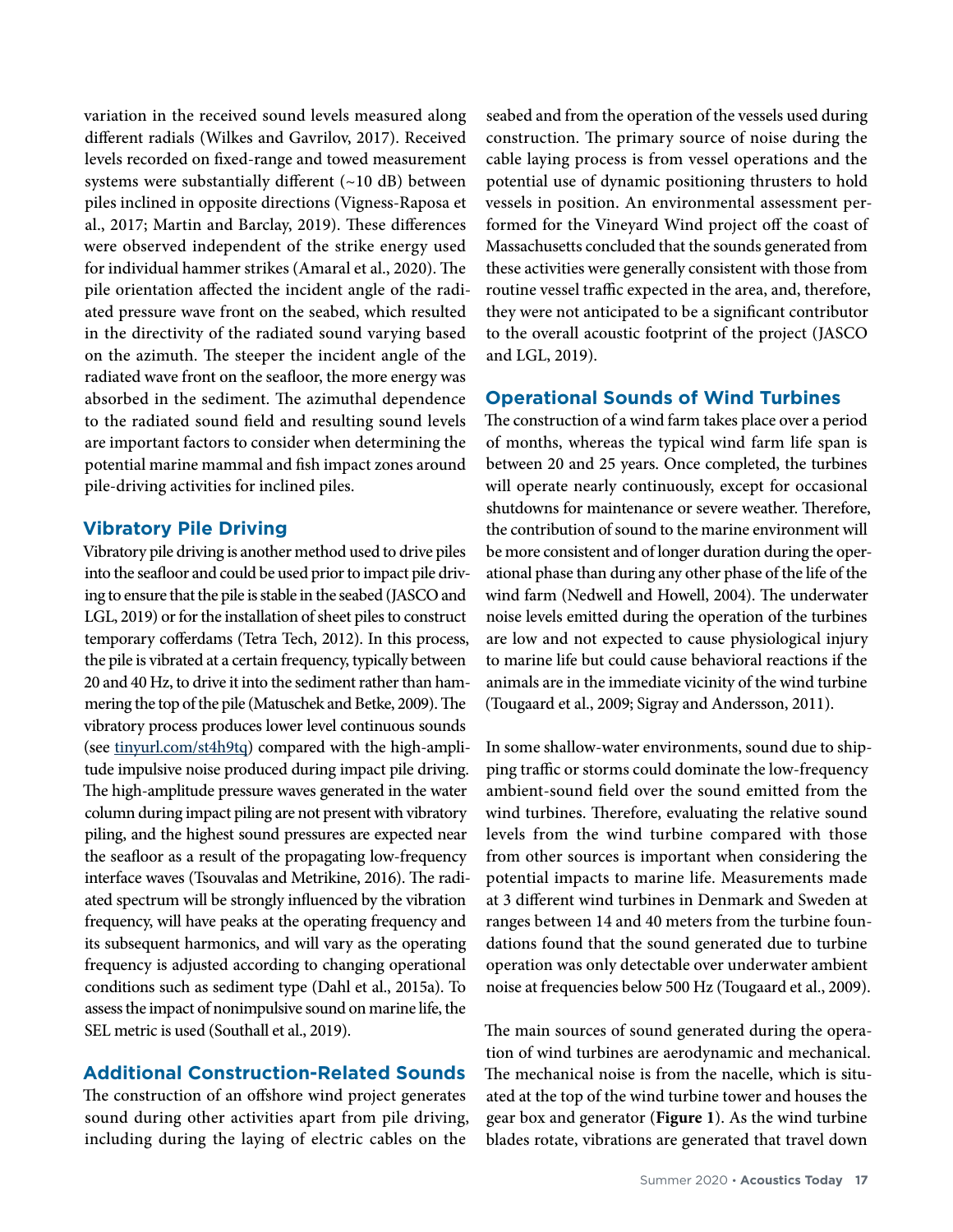the turbine tower into the foundation and radiate into the surrounding water column and seabed (Tougaard et al., 2009). The resulting sound is described as continuous and nonimpulsive and is characterized by one or more tonal components that are typically at frequencies below 1 kHz (see [tinyurl.com/wke3lso](http://tinyurl.com/wke3lso)). The frequency content of the tonal signals is determined by the mechanical properties of the wind turbine and does not change with wind speed (Madsen et al., 2006).

Underwater measurements taken during the operation of one of the turbines at the BIWF contained sound that is hypothesized to be caused by aerodynamic noise from the turbine blade tips that was propagated through the air, into the water, and received on a hydrophone on the seabed at a range of 50 meters (**Figure 3**, *bottom*; J. Miller, Personal observation). This sound was measured to be around 71 Hz and was lower in level than fin whale vocalizations recorded at the same time. This sound was only detectable during times when the weather was calm and there were no ships traveling in the area.

## **Sounds from Decommissioning**

Since the first offshore wind farm decommissioning in 2015, a small number of offshore farms have been decommissioned, but the decommissioning process is generally unexplored. As more wind farms reach the end of their design life, the decision will have to be made relating to extending operations, repowering, or decommissioning. Decommissioning is typically thought of as a complete removal of all components above and below the water surface, but there is research supporting a partial removal where some of the substructure would remain in place as an artificial reef for marine life (Topham et al., 2019). In general, sound would be generated as a by-product of the process used to remove the substructures, which could include cutting the foundation piles via explosives or water jet cutting (Nedwell and Howell, 2004).

### **Assessing Impact to Marine Life**

Impulsive sounds, like those generated during impact pile driving, exhibit physical characteristics at the source that make them potentially more injurious to marine life compared with nonimpulsive sounds, like those generated during vibratory pile driving and wind turbine operation (Popper et al., 2014; Southall et al., 2019). Sound exposure is currently assessed based on the sound pressure received in the water column, but the resulting

particle motion in the water and sediment is also important when considering the potential impact to marine life sensitive to this stimulus. Additionally, the context under which an animal is exposed to a sound, in addition to the received sound level, will affect the probability of a behavioral response (Ellison et al., 2012).

## **Protective Measures to Mitigate Sound Levels**

Various mitigation methods can be employed during each phase of wind farm development to reduce the overall propagated sound levels and potential effect on marine life. Time-of-year limitations on construction are implemented to provide safeguards for specific protected or susceptible species. Antinoise legislation in the Netherlands prohibits pile driving from July 1 through December 31 to avoid disturbance of the breeding season of the harbor porpoise (Tsouvalas and Metrikine, 2016). Off the US East Coast, an agreement was made between environmental groups and a wind farm developer to provide protections for the North Atlantic right whale by not allowing pile driving between January 1 and April 30 when right whales are most likely to be present in the project area (Conservation Law Foundation, 2019).

The use of noise mitigation systems such as bubble curtains (see [tinyurl.com/v6m6ops\)](http://tinyurl.com/v6m6ops) or physical barriers around the pile are commonly used to reduce the levels of sound generated during impact pile driving (Bellmann et al., 2017). These methods are a type of barrier system that work to attenuate the radiated sound levels by exploiting an impedance mismatch between the generated sound wave and a gas-filled barrier. Factors such as the water depth, current, and foundation type will influence the effectiveness of each system.

Ramp-up operational mitigation measures, in which the hammer intensity is gradually increased to full power, are also employed. This method aims to allow time for animals to leave the immediate area and avoid exposure to harmful sound levels, although there are no data to support the contention that this works for fishes, invertebrates, or turtles. Another mitigation method involves visually monitoring an exclusion zone around the piling activity for the presence of marine mammals. This zone is predefined based on the expected sound levels in the area and requires pausing piling activities if an animal is observed to reduce near-field noise exposure (Bailey et al., 2014).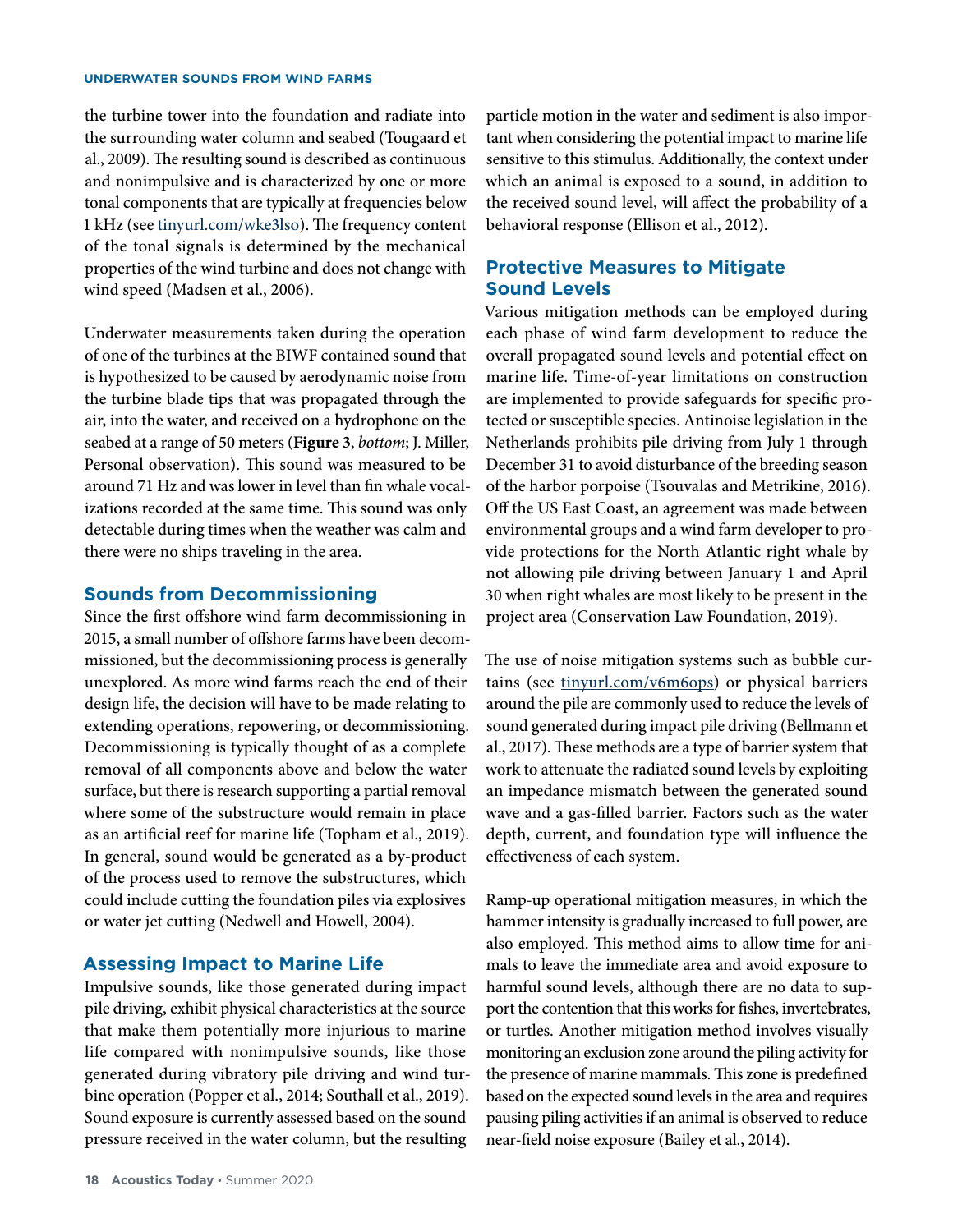

**Figure 5.** *Seasonal variability of underwater sound propagation in the BIWF area showing transmission loss (TL) predictions in decibels for a 200-Hz sound source in September 2015 (summer; a) and December 2015 (winter; b). The source depth (Zs) in the model was 15 meters and the receiver depth (Zr) was 20 meters. The corresponding sound speed profiles (SSP) are shown. The TL was higher in the summer compared with the winter conditions. Reproduced from Lin et al., 2019, with permission.* 

Exploiting seasonal differences in the water temperature and salinity and its effect on underwater sound propagation could also be used to mitigate the impact of pile-driving noise by scheduling wind farm construction during seasons of high expected acoustic transmission loss. For example, the pile driving for the BIWF occurred during the summer season but had the construction occurred during the winter season, the received SELs at ranges greater than 6 kilometers could have been up to 8 dB higher (**Figure 5**) due to lower water temperatures causing larger acoustic impedance contrast at the seafloor (water-bottom interface) and a more isovelocity, or constant, sound speed profile (Lin et al., 2019). This difference in received sound levels is significant and highlights the effect the environmental conditions have on the overall sound propagation.

## **Conclusion**

Ancillary sounds of varying levels and characteristics are generated during each phase in the development of an offshore wind farm. The highest amplitude sound is expected during the impact pile-driving part of the construction phase and potentially during the decommissioning phase depending on the methods employed to remove the wind turbine foundations. The installation methods used for each turbine foundation type will result in different levels and types of sounds radiated into the marine environment. The sound levels can be reduced using physical barriers, and the sound exposure of marine life can be mitigated through monitoring methods and time-of-year

restrictions on sound-generating activities. The potential for acute sound exposure of marine mammals and fishes is currently assessed based on the generated sound pressure levels in the water column, but other factors such as the particle motion in the water and sediment and the behavioral response of marine life are important factors to evaluate. Although the construction and decommissioning phases take on the order of months to complete, offshore wind farms are designed to operate for minimum of 20–25 years. With the continued development of offshore wind farms worldwide there will be additional opportunities to measure the underwater sound generated during all phases and assess any potential long-term effect of this sound on the marine environment.

#### **References**

- Amaral, J. L., Miller, J. H., Potty, G. R., Vigness-Raposa, K. J., Frankel, A. S., et al. (2020). Characterization of impact pile driving signals during installation of offshore wind turbine foundations. *The Journal of the Acoustical Society of America*, 147(4), 2323-2333. <https://doi.org/10.1121/10.0001035>.
- Bailey, H., Brookes, K. L., and Thompson, P. M. (2014). Assessing environmental impacts of offshore wind farms: Lessons learned and recommendations for the future. *Aquatic Biosystems* 10, 1-13. [https://doi.org/10.1186/2046-9063-10-8.](https://doi.org/10.1186/2046-9063-10-8)
- Bellmann, M. A., Schuckenbrock, J., Gündert, S., Michael, M., Holst, H., and Remmers, P. (2017). Is there a state-of-the-art to reduce pile-driving noise? In J. Köppel (Ed.), *Wind Energy and Wildlife Interactions*, Springer, Cham, Switzerland, pp. 161-172. [https://doi.org/10.1007/978-3-319-51272-3\\_9](https://doi.org/10.1007/978-3-319-51272-3_9).
- Conservation Law Foundation. (2019). *Protective Measures for North Atlantic Right Whales*. Available at <https://tinyurl.com/tj8awyb>. Accessed February 27, 2020.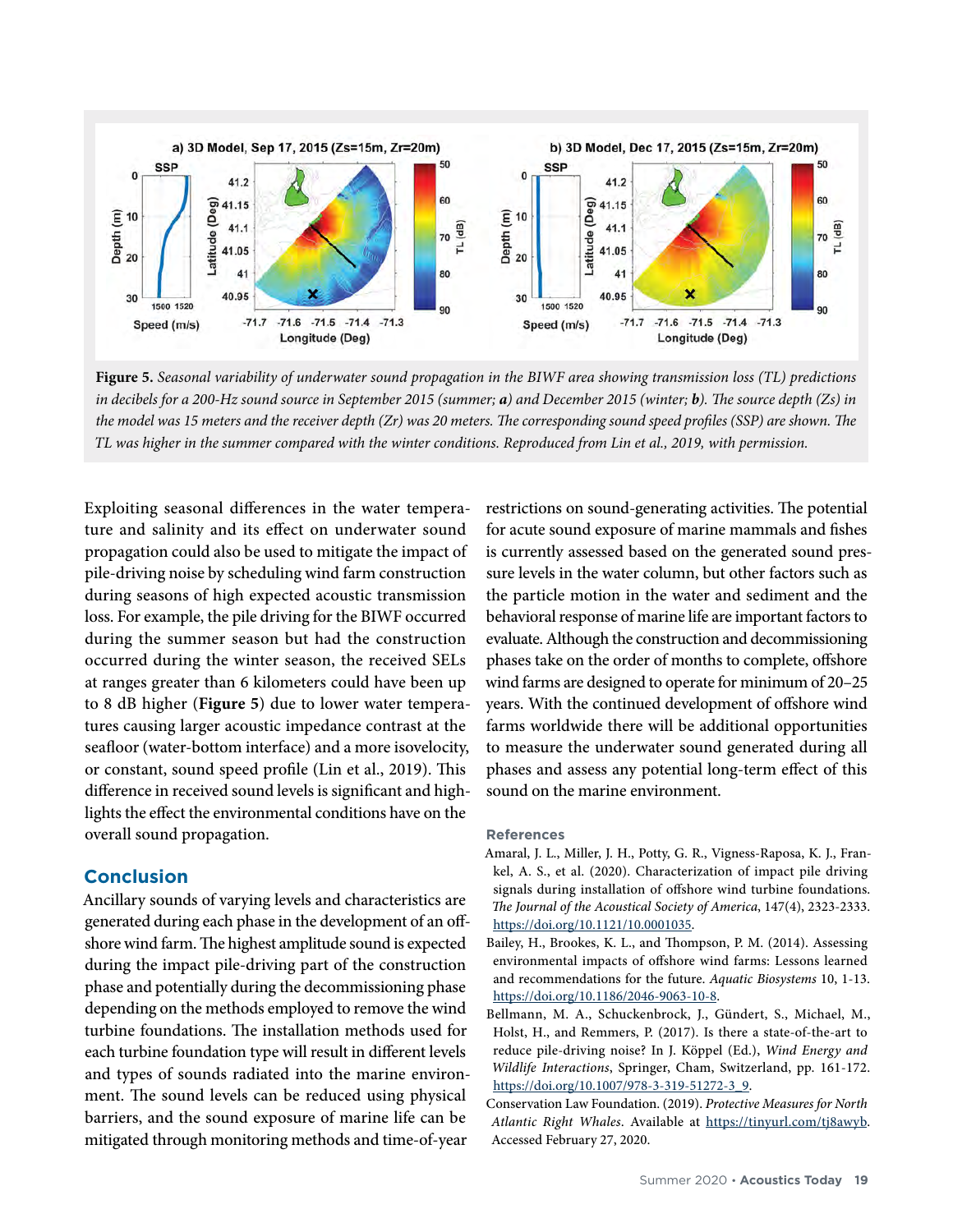- Dahl, P. H., Dall'Osto, D. R., and Farrell, D. M. (2015a). The underwater sound field from vibratory pile driving. *The Journal of the Acoustical Society of America* 137, 3544-3554. [https://doi.org/10.1121/1.4921288.](https://doi.org/10.1121/1.4921288)
- Dahl, P. H., de Jong, C. A. F., and Popper, A. N. (2015b). The underwater sound field from impact pile driving and its potential effects on marine life. *Acoustics Today* 11(2), 18-25.
- Ellison, W. T., Southall, B. L., Clark, C. W., and Frankel, A. S. (2012). A new context-based approach to assess marine mammal behavioral responses to anthropogenic sounds. *Conservation Biology* 26, 21-28. <https://doi.org/10.1111/j.1523-1739.2011.01803.x>.
- Frisk, G. V. (1994). *Ocean and Seabed Acoustics*. Prentice-Hall, Inc, Englewood Cliffs, NJ.
- Global Wind Energy Council. (2017). *GWEC Global Wind 2017 Report*. Available at [https://tinyurl.com/sg3puy7.](https://tinyurl.com/sg3puy7) Accessed February 12, 2020.
- Global Wind Energy Council. (2019). *Global Wind Report 2018*. Available at <https://gwec.net/global-wind-report-2018/>. Accessed January 31, 2020.
- International Organization for Standardization (ISO). (2017). *ISO 18406:2017 Underwater Acoustics—Measurement of Radiated Underwater Sound from Percussive Pile Driving*. International Organization for Standardization, Geneva, Switzerland.
- JASCO and LGL. (2019). *Request for an Incidental Harassment Authorization to Allow the Non‐Lethal Take of Marine Mammals Incidental to Construction Activities in the Vineyard Wind BOEM Lease Area OCS‐A 0501*, Version 4.1. Document No. 01648, Prepared by JASCO Applied Sciences (USA) Ltd. and LGL Ecological Research Associates, for Vineyard Wind, LLC. Available at <https://tinyurl.com/ua5veos>. Accessed February 27, 2020.
- Lin, Y.-T., Newhall, A. E., Miller, J. H., Potty, G. R., and Vigness-Raposa, K. J. (2019). A three-dimensional underwater sound propagation model for offshore wind farm noise prediction. *The Journal of the Acoustical Society of America* 145, EL335-EL340. <https://doi.org/10.1121/1.5099560>.
- Madsen, P. T., Wahlberg, M., Tougaard, J., Lucke, K., and Tyack, P. (2006). Wind turbine underwater noise and marine mammals: Implications of current knowledge and data needs. *Marine Ecology Progress Series* 309, 279-295. <https://doi.org/10.3354/meps309279>.
- Martin, S. B., and Barclay, D. R. (2019). Determining the dependence of marine pile driving sound levels on strike energy, pile penetration , and propagation effects using a linear mixed model based on damped cylindrical spreading. *The Journal of the Acoustical Society of America* 109, 109-121.<https://doi.org/10.1121/1.5114797>.
- Matuschek, R., and Betke, K. (2009). Measurements of construction noise during pile driving of offshore research platforms and wind farms. *NAG/DAGA International Conference on Acoustics*, Rotterdam, The Netherlands, March 23–23, 2009, pp. 262-265.
- Miller, J. H., Potty, G. R., and Kim, H.-K. (2016). Pile-driving pressure and particle pelocity at the seabed: Quantifying effects on crustaceans and groundfish. In A. N. Popper and A. D. Hawkins (Eds.), *The Effects of Noise on Aquatic Life II*, Springer, New York, pp. 719-728.
- Nedwell, J., and Howell, D. (2004). *A Review of Offshore Windfarm Related Underwater Noise Sources*. Subacoustech Report No. 544 R 0308, Prepared by Subacoustech Ltd. for The Crown Estate. Available at [https://tinyurl.com/senknnb.](https://tinyurl.com/senknnb) Accessed February 27, 2020.
- Norro, A. M. J., Rumes, B., and Degraer, S. J. (2013). Differentiating between underwater construction noise of monopile and jacket foundations for offshore windmills: A case study from the Belgian part of the North Sea. *The Scientific World Journal*, Article ID 897624.

Popper, A. N., and Hawkins, A. D. (Eds.). (2016). *The Effects of Noise on Aquatic Life II*. Springer, New York.

Popper, A. N., and Hawkins, A. D. (2018). The importance of particle motion to fishes and invertebrates. *The Journal of the Acoustical Society of America* 143, 470-488. [https://doi.org/10.1121/1.5021594.](https://doi.org/10.1121/1.5021594)

Popper, A. N., Hawkins, A. D., Fay, R. R., Mann, D. A., Bartol, S., Carlson, T., Coombs, S., Ellison, W. T., Gentry, R., Halvorsen, M. B., Lokkeborg, S., Rogers, P., Southall, B. L., Zeddies, D. G., and Tavolga, W. N. (2014). *Sound Exposure Guidelines for Fishes and Sea Turtles: A Technical Report prepared by ANSI-Accredited Standards Committee S3/SC1 and registered with ANSI. ASA S3/SC1.4 TR-2014*. SpringerBriefs in Oceanography, Springer International Publishing, and ASA Press, Cham, Switzerland.

Robinson, S. P., and Theobald, P. (2017). A standard for the measurement of underwater sound radiated from marine pile driving. *24th International Congress on Sound and Vibration*, London, UK, July 23–27, 2017, pp. 5022-5028.

- Sigray, P., and Andersson, M. H. (2011). Particle motion measured at an operational wind turbine in relation to hearing sensitivity in fish. *The Journal of the Acoustical Society of America* 130, 200-207. <https://doi.org/10.1121/1.3596464>.
- Southall, B. L., Finneran, J. J., Reichmuth, C., Nachtigall, P. E., Ketten, D. R., Bowles, A. E., Ellison, W. T., Nowacek, D. P., and Tyack, P. L. (2019). Marine mammal noise exposure criteria: Updated scientific recommendations for residual hearing effects. *Aquatic Mammals* 45, 125-232. [https://doi.org/10.1578/AM.45.2.2019.125.](https://doi.org/10.1578/AM.45.2.2019.125)
- Tetra Tech. (2012). *Block Island Wind Farm and Block Island Transmission System Environmental Report/Construction and Operations Plan*. Report Prepared by Tetra Tech Inc. for Deepwater Wind, Boston, MA. Available at [https://tinyurl.com/wkmonot.](https://tinyurl.com/wkmonot) Accessed February 27, 2020.
- Topham, E., Gonzalez, E., McMillan, D., and João, E. (2019). Challenges of decommissioning offshore wind farms: Overview of the European experience. *Journal of Physics: Conference Series*, WindEurope Conference and Exhibition 2019, Bilbao,Spain, April 2–4, 2019, Vol. 1222, No. 1, p. 012035.

<https://doi.org/10.1088/1742-6596/1222/1/012035>.

- Tougaard, J., Henriksen, O. D., and Miller, L. A. (2009). Underwater noise from three types of offshore wind turbines: estimation of impact zones for harbor porpoises and harbor seals. *The Journal of the Acoustical Society of America* 125, 3766-3773. [https://doi.org/10.1121/1.3117444.](https://doi.org/10.1121/1.3117444)
- Tsouvalas, A., and Metrikine, A. V (2016). Structure-borne wave radiation by impact and vibratory piling in offshore installations: From sound prediction to auditory damage. *Journal of Marine Science and Engineering* 4(3), 44. <https://doi.org/10.3390/jmse4030044>.
- US Department of Energy (2016). *National Offshore Wind Strategy*. Available at [https://tinyurl.com/vshgdne.](https://tinyurl.com/vshgdne) Accessed February 27, 2020.
- Vigness-Raposa, K. J., Giard, J. L., Frankel, A. S., Miller, J. H., Potty, G. R., Lin, Y. T., Newhall, A., and Mason, T. (2017). Variations in the acoustic field recorded during pile-driving construction of the Block Island Wind Farm. *The Journal of the Acoustical Society of America*  141(5), 3993.<https://doi.org/10.1121/1.4989147>.
- Wilkes, D. R., and Gavrilov, A. N. (2017). Sound radiation from impact-driven raked piles. *Journal of the Acoustical Society of America* 142, 1-11. [https://doi.org/10.1121/1.4990021.](https://doi.org/10.1121/1.4990021)
- Wind Europe. (2018). *Offshore Wind in Europe*. Available at <https://tinyurl.com/ycls9vo4>. Accessed January 30, 2020.
- Wu, X., Hu, Y., Li, Y., Yang, J., Duan, L., Wang, T., Adcock, T., Jiang, Z., Gao, Z., Lin, Z., and Borthwick, A. (2019). Foundations of offshore wind turbines: A review. *Renewable and Sustainable Energy Reviews*  104, 379-393. <https://doi.org/10.1016/j.rser.2019.01.012>.